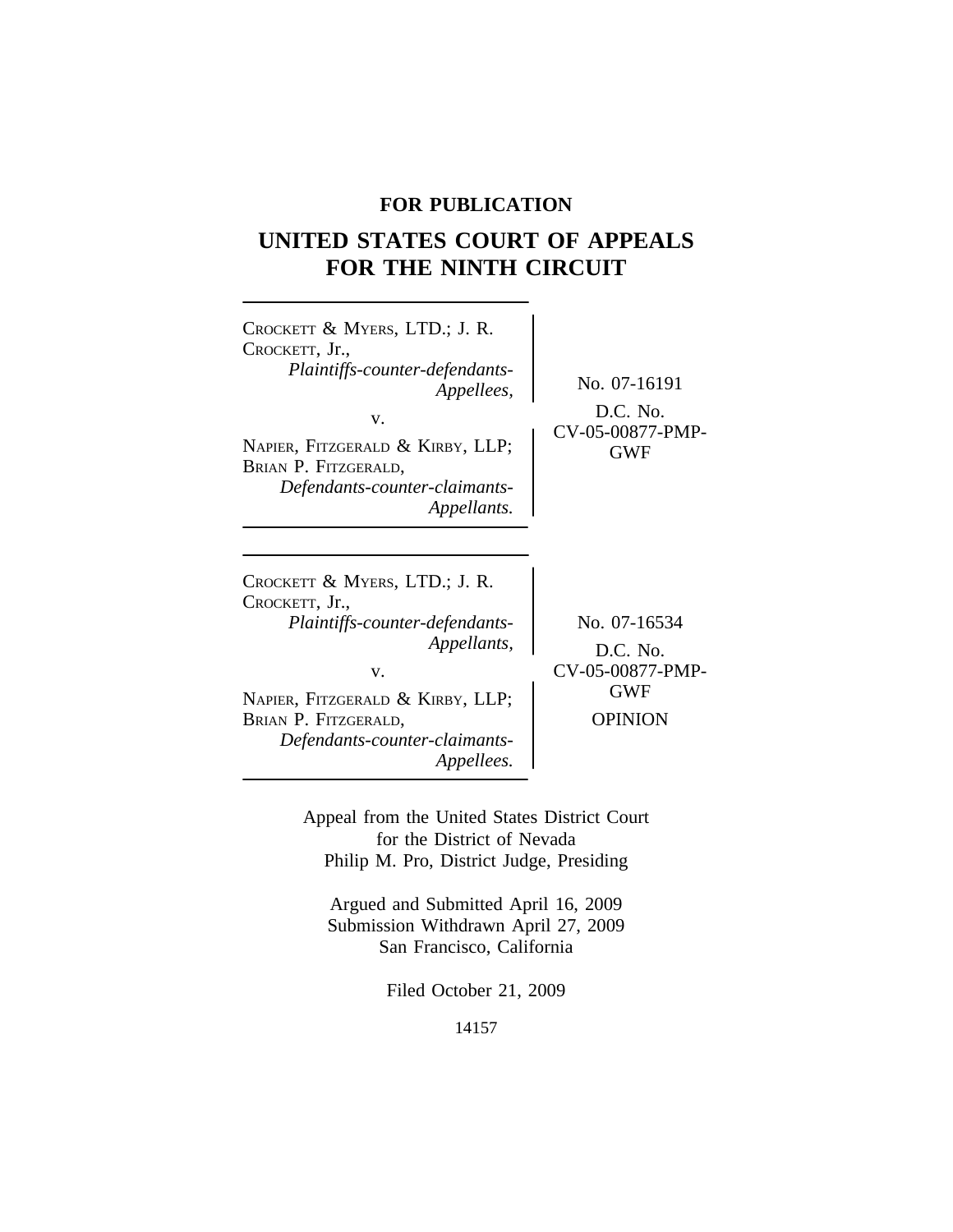Before: Dorothy W. Nelson, Marsha S. Berzon and Richard R. Clifton, Circuit Judges.

Opinion by Judge D.W. Nelson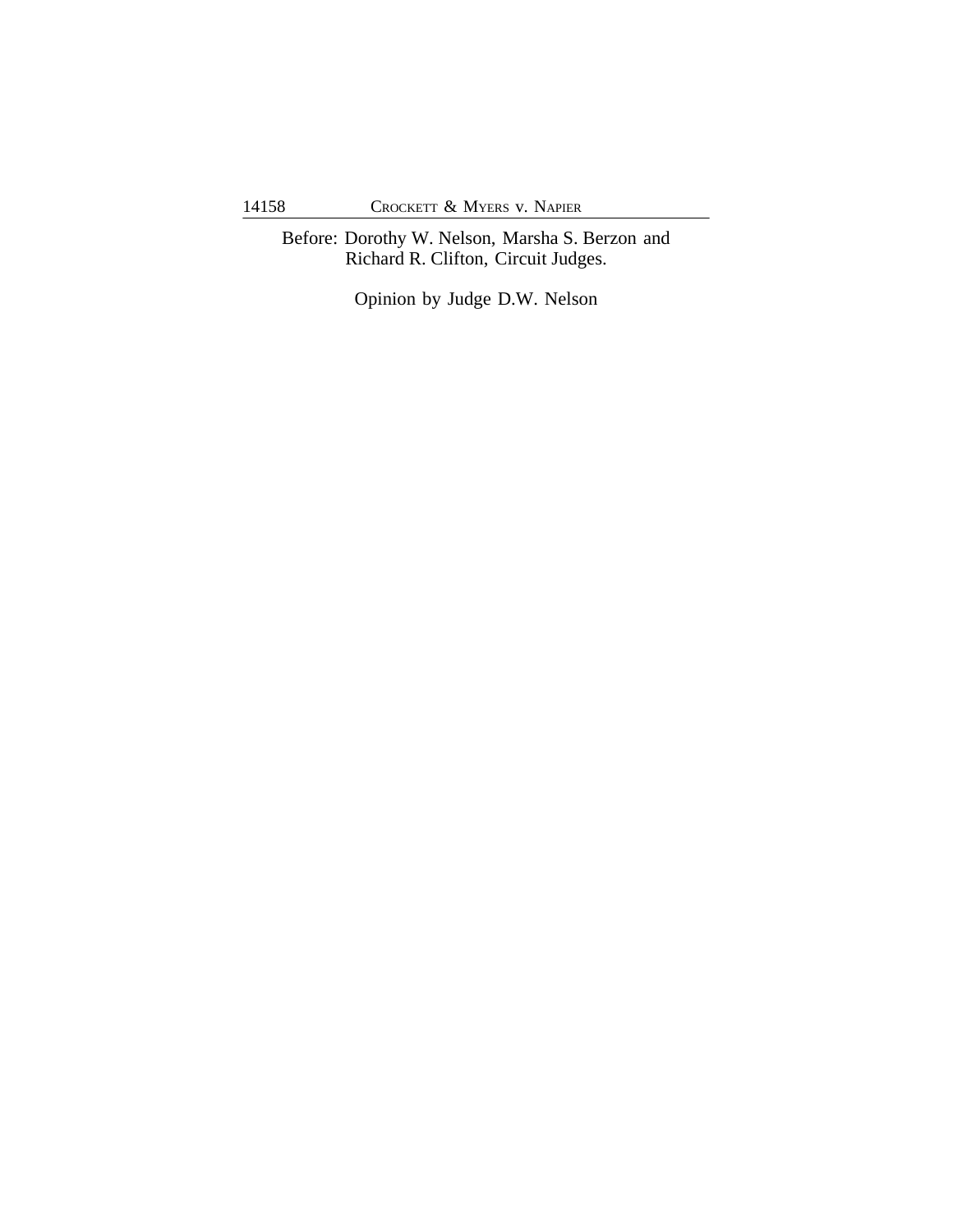#### **COUNSEL**

Mark A. Hutchison, Scott A. Flinders and Michael K. Wall (argued), Hutchison & Steffen, LLC, Las Vegas, Nevada, for the plaintiffs-counter-defendants-appellants-cross-appellees.

Joice B. Bass, Lewis & Roca, LLP, Las Vegas, Nevada, and Samuel S. Lionel (argued), Lionel Sawyer & Collins, Las Vegas, Nevada, for the defendants-counter-claimantsappellees-cross-appellants.

#### **OPINION**

D.W. NELSON, Senior Circuit Judge:

Napier, Fitzgerald & Kirby, LLP and Brian Fitzgerald (collectively "Fitzgerald") appeal the district court's dismissal of their Second Amended Counterclaim ("SAC"). They also appeal the district court's award of quantum meruit compensation subsequent to a bench trial. Crockett & Myers, Ltd. and J.R. Crockett, Jr. ("Crockett") cross-appeal the district court's denial of its posttrial motion for attorneys' fees. We have jurisdiction pursuant to 28 U.S.C. § 1291, and we (1) affirm the dismissal of Fitzgerald's SAC; (2) affirm the denial of Crockett's motion for fees; and (3) vacate the district court's award of quantum meruit compensation and remand for recalculation.

*FACTUAL AND PROCEDURAL BACKGROUND***<sup>1</sup>**

**<sup>1</sup>**Because these appeals are from both an order granting dismissal and a judgment after a bench trial, the factual and procedural background is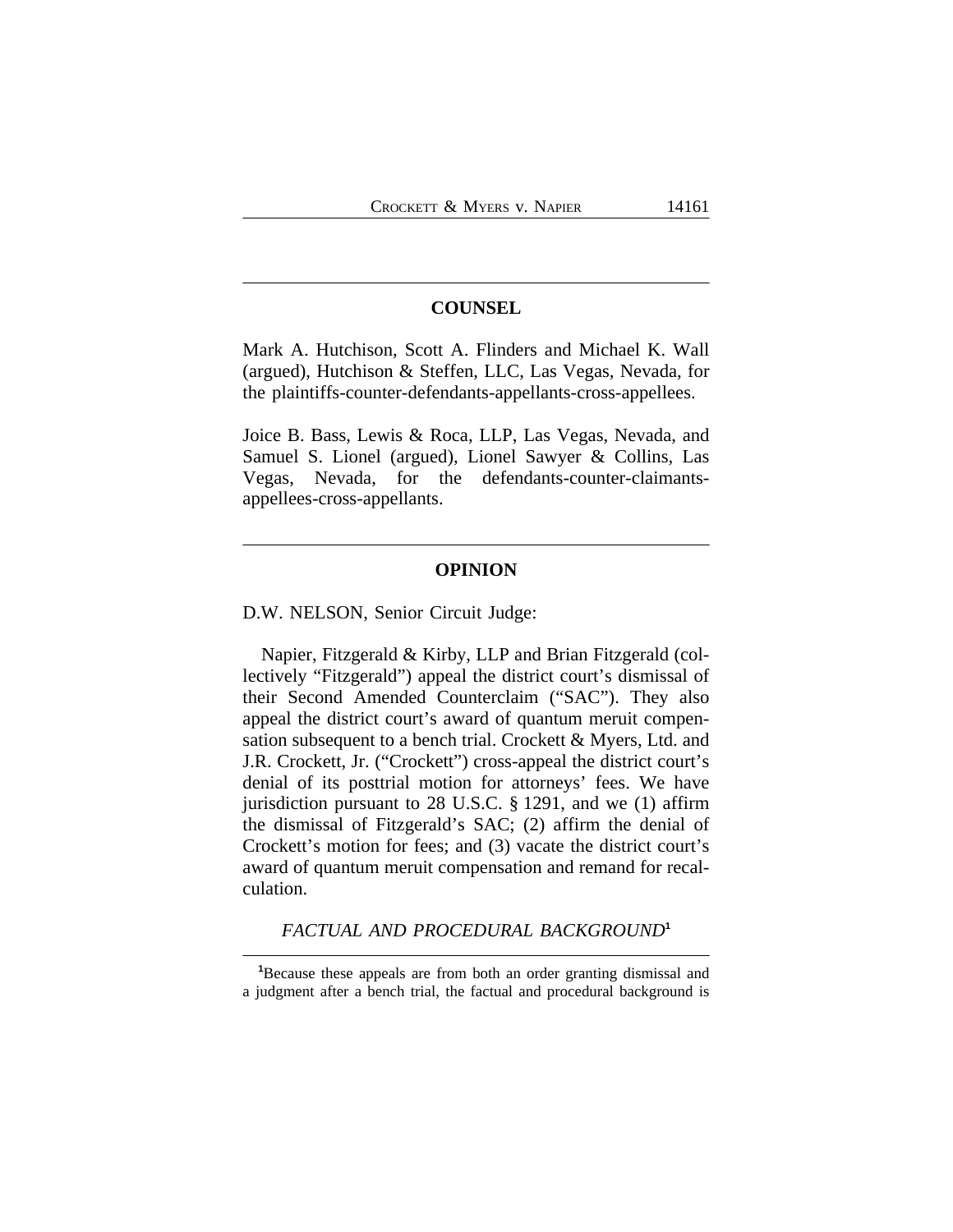On or about June 8, 2001, Wendy Nostro retained Brian Fitzgerald, a New York lawyer known to her family, to investigate whether the death of her husband in Nevada was due to potential medical malpractice. Soon after, Fitzgerald contacted a Nevada attorney, J.R. Crockett of Crockett & Myers, Ltd. Crockett and Fitzgerald orally agreed that they would serve as co-counsel to Nostro and that Fitzgerald would receive 50% of the attorneys' fees for his referral (the "Referral Agreement"). Fitzgerald also convinced Crockett to reduce his usual contingency fee from 40% to 33.33%.

Crockett, Fitzgerald, and Nostro subsequently entered into a written Attorney Retainer Agreement (the "Retainer Agreement"). Pursuant to the Retainer Agreement, which was attached to the SAC, the attorneys' fees were to be divided equally between Crockett and Fitzgerald. The Retainer Agreement further provided that:

[a]ll matters of policy, including but not limited to preparation and presentation of this claim, litigation, costs, possible settlement, trial and/or appeal, if the same shall arise, shall be determined jointly by the CLIENT and ATTORNEYS as reasonable as possible within the professional discretion of ATTOR-NEYS and within the Canons of Ethics[,]

and that:

[t]he CLIENT will be responsible for all costs advanced by the ATTORNEYS in presentation of the aforementioned claim or action. . . . It is further agreed and understood that the costs advanced dur-

extensive. For issues related to the motion to dismiss, the facts are taken from Fitzgerald's SAC and related pleadings. For issues related to the bench trial, the facts are derived from the evidence adduced during discovery and at trial, to the extent that they are relevant and differ from the SAC.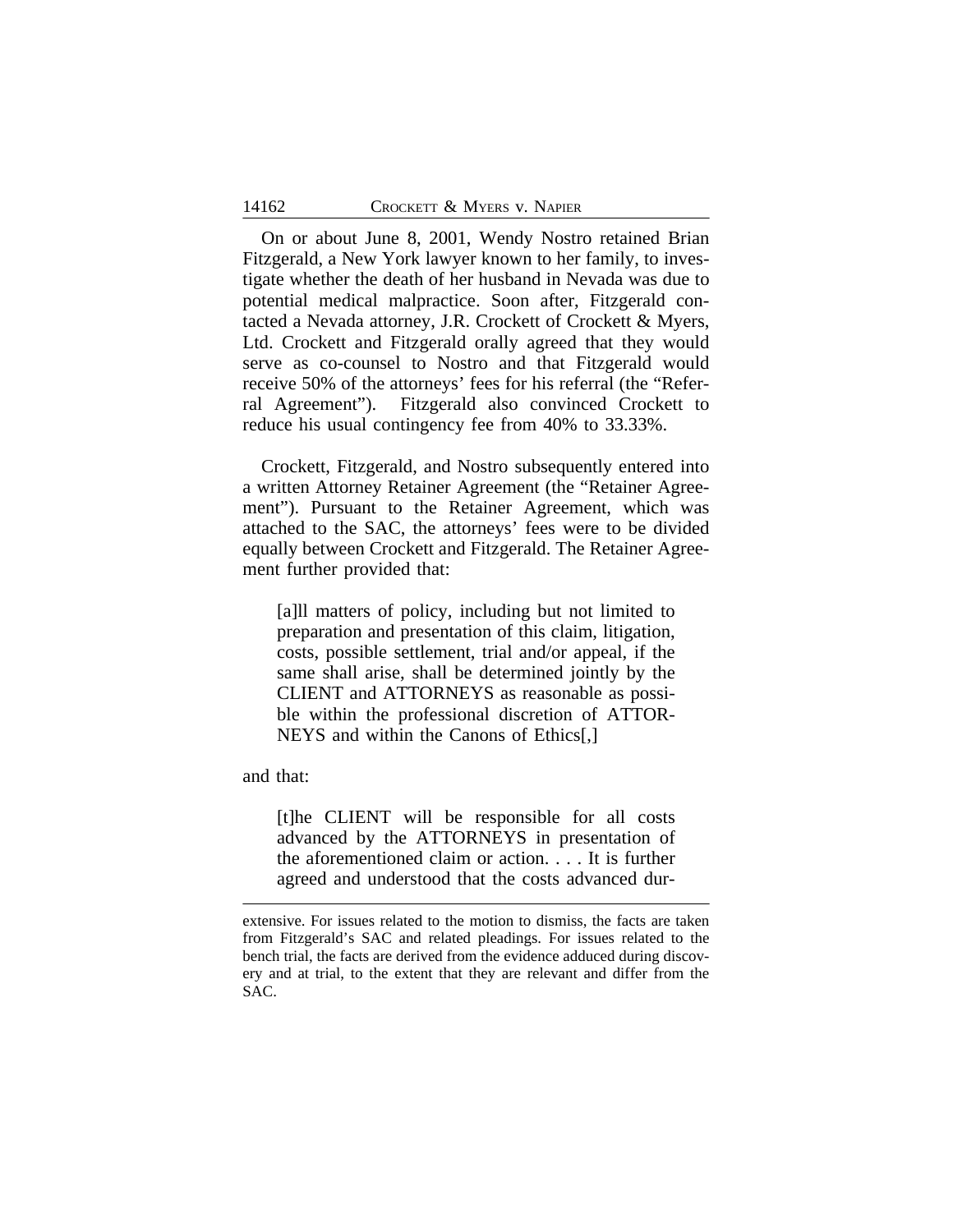ing the course of said claim will be paid for equally by CROCKETT & MYERS and BRIAN FITZGER-ALD, ESQ.

Both attorneys continued to represent Nostro. At some point, Fitzgerald contacted Nostro and requested that she pay her share of the court costs. Nostro contacted Crockett, who advised her that "it was their policy not to go after a client for court costs" and that "she could fire Mr. Fitzgerald." Fitzgerald was not included in this conversation. On June 27, 2003, Nostro discharged Fitzgerald.

In October 2004, Crockett informed Fitzgerald that a settlement had been reached in Nostro's suit. Crockett did not forward 50% of the attorneys' fees. After a failed attempt at mediation, Crockett filed for relief in Nevada state court, requesting a judgment that Fitzgerald was only entitled to recovery in quantum meruit. The state action was then removed to federal court on the grounds of diversity of the parties.

Fitzgerald filed the SAC, alleging, *inter alia*: (1) breach of the oral Referral Agreement; (2) breach of the written Retainer Agreement; (3) breach of the implied covenant of good faith and fair dealing; (4) breach of the duty of loyalty and as a fiduciary by reason of joint venture; and (5) breach of fiduciary duties by reason of joint representation.

On June 12, 2006, Crockett offered Fitzgerald \$35,000 to settle the case. Fitzgerald rejected the offer. Over a month later, in an opinion published at 440 F. Supp. 2d 1184 (D. Nev. 2006), the district court dismissed with prejudice all of the relevant SAC counterclaims.

In May 2007, the parties proceeded to a bench trial on Crockett's claim that Fitzgerald was only entitled to quantum meruit recovery. At trial, the evidence showed that Fitzgerald contributed 17.2 hours to Nostro's case before his discharge,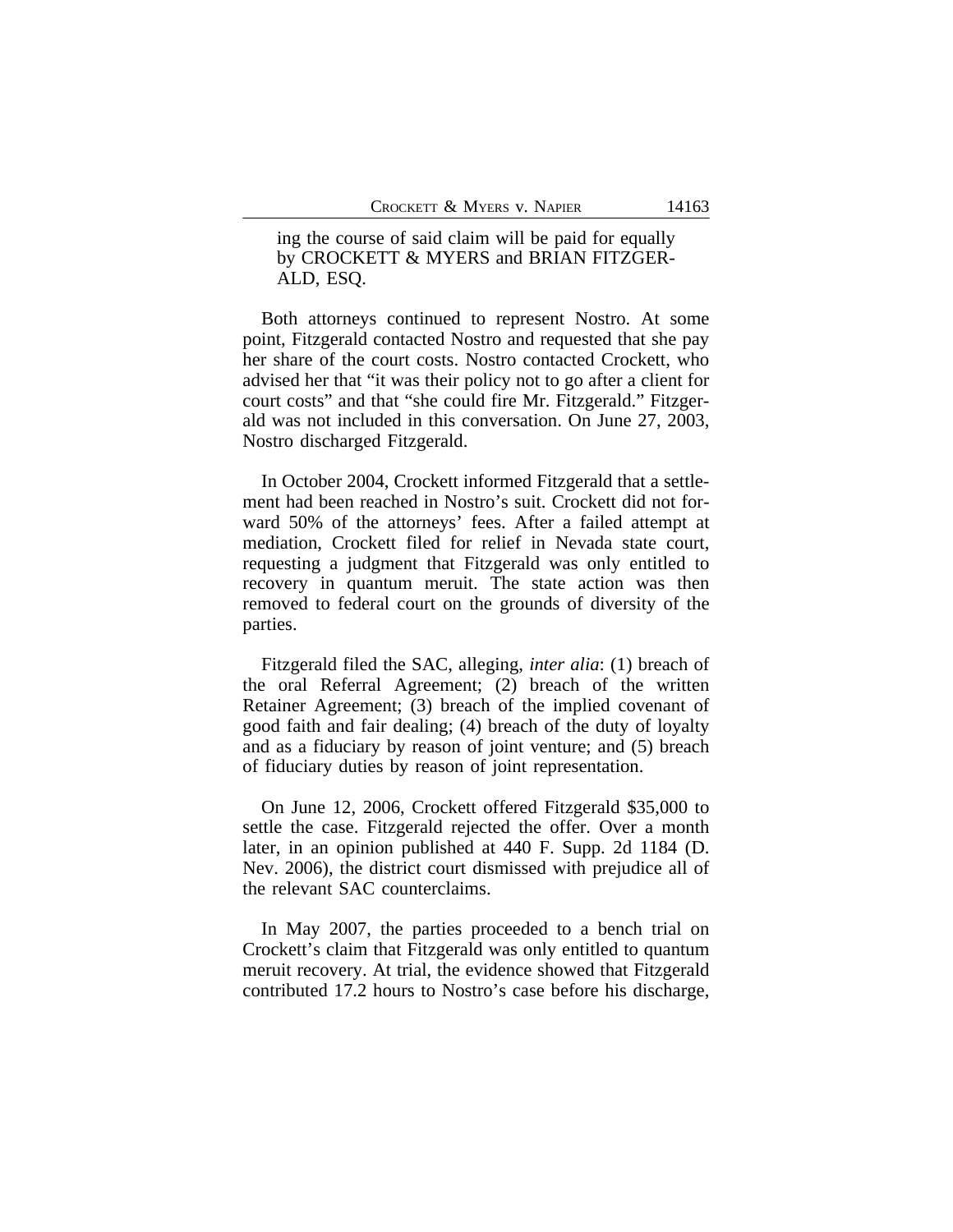for a total of \$4,300 at his rate of \$250/hour. His staff contributed varying numbers of hours at different rates that equated to an additional \$2,909. Fitzgerald also admitted that the Referral Agreement was not distinct from the Retainer Agreement; according to his testimony, there was "only one agreement."

On May 22, 2007, the district court awarded Fitzgerald compensation in quantum meruit. Although the district court noted that the majority of Fitzgerald's services were roughly quantifiable, it acknowledged that compensation at an hourly rate did not reasonably represent the value of his services. The court noted that Fitzgerald focused on the importance of securing the proper person to represent Nostro, and that he was successful in convincing Crockett to reduce his contingency fee, resulting in benefit to Nostro of an additional \$100,000 of the settlement proceeds. The court concluded that one-third of the \$100,000 additional settlement was a reasonable sum, and awarded Fitzgerald \$33,333.33.

On June 4, 2007, Crockett moved for \$90,859.12 in attorneys' fees and \$4,934.21 in costs. The district court entered an order denying Crockett's request for attorneys' fees but granting him costs.

Fitzgerald now appeals the dismissal of his claims on the pleadings as well as the district court's award of quantum meruit compensation. Crockett cross-appeals the district court's denial of attorneys' fees.

#### *STANDARD OF REVIEW*

This court reviews de novo a district court's dismissal of claims pursuant to Fed. R. Civ. P. 12(b)(6). *Knievel v. ESPN*, 393 F.3d 1068, 1072 (9th Cir. 2005). The court must accept all factual allegations in the complaint as true and construe the pleadings in the light most favorable to the nonmovant. *Id.* We review a district court's findings of fact following a bench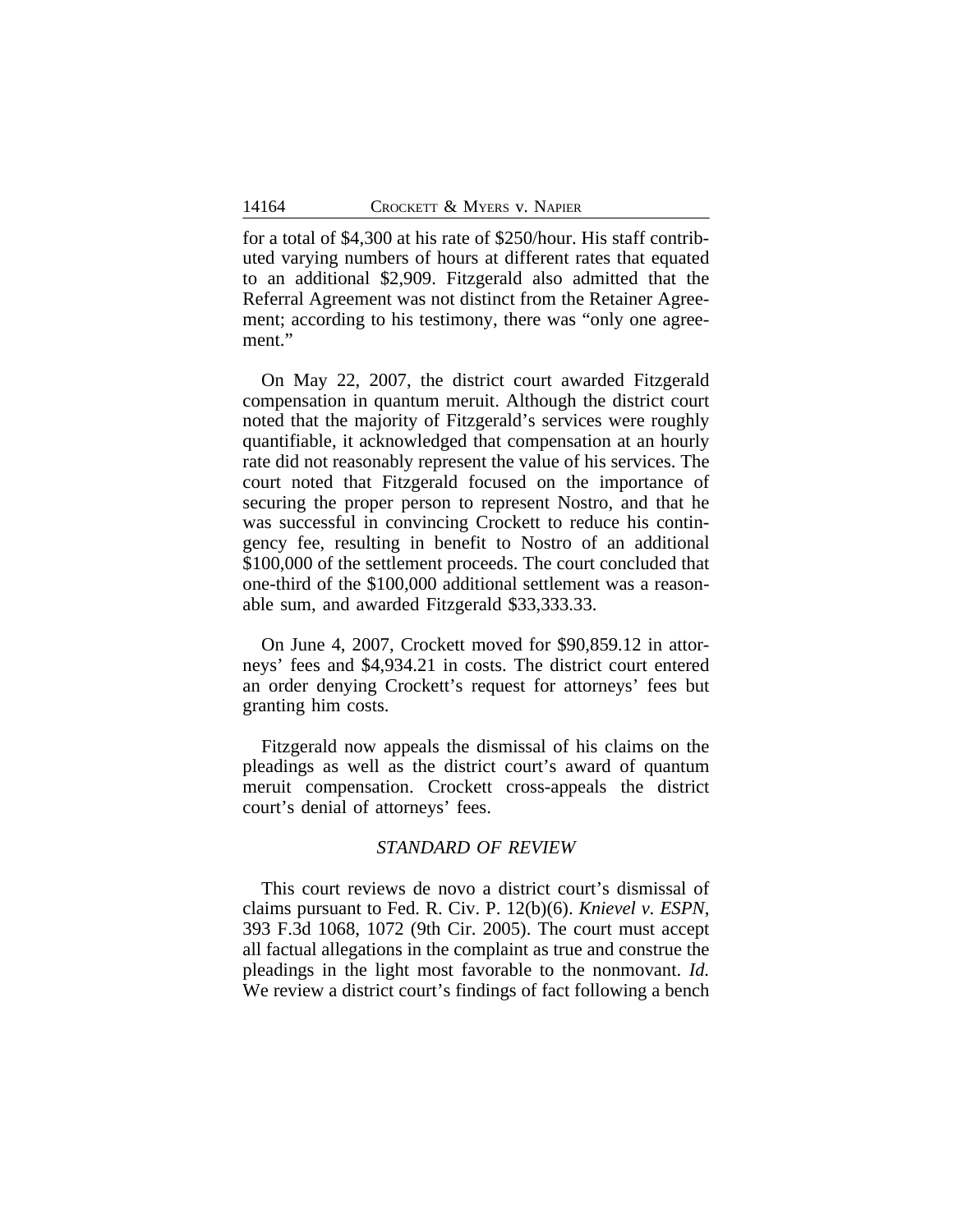trial for clear error, and its conclusions of law de novo. *Jarvis v. K2, Inc.*, 486 F.3d 526, 529 (9th Cir. 2007). A district court's denial of attorneys' fees is reviewed for abuse of discretion. *Champion Produce, Inc. v. Ruby Robinson Co.*, 342 F.3d 1016, 1020 (9th Cir. 2003).

#### *DISCUSSION*

## I. DISMISSAL OF THE SECOND AMENDED COUNTERCLAIM

#### A. *Implied Covenant and Fiduciary Duty Claims*

**[1]** Fitzgerald's claims of breach of the implied covenant of good faith and fair dealing (count four) and fiduciary duty (counts five and seven) are based upon Crockett's conversation with Nostro in which he advised her that she could fire Fitzgerald. Because Nevada recognizes "the long-standing common law rule that communications uttered or published in the course of judicial proceedings are absolutely privileged," Crockett argues that these claims fail because his conversation with Nostro was privileged. *See Fink v. Oshins*, 49 P.3d 640, 643 (Nev. 2002) (internal quotation marks omitted). "[T]he privilege applies not only to communications made during actual judicial proceedings, but also to 'communications preliminary to a proposed judicial proceeding.' " *Id.* at 644 (quoting *Bull v. McCuskey*, 615 P.2d 957, 961 (Nev. 1980)). "The . . . communication need not be strictly relevant to any issue involved in the proposed or pending litigation, it only need be in some way pertinent to the subject of controversy." *Id*. (internal quotations marks omitted).

**[2]** Because the conversation consisted of legal advice as to what Nostro could do regarding Fitzgerald's request for costs, we conclude that it falls within the parameters of the privilege. We reject Fitzgerald's argument that Crockett was not acting within his role as Nostro's attorney; as her lawyer, he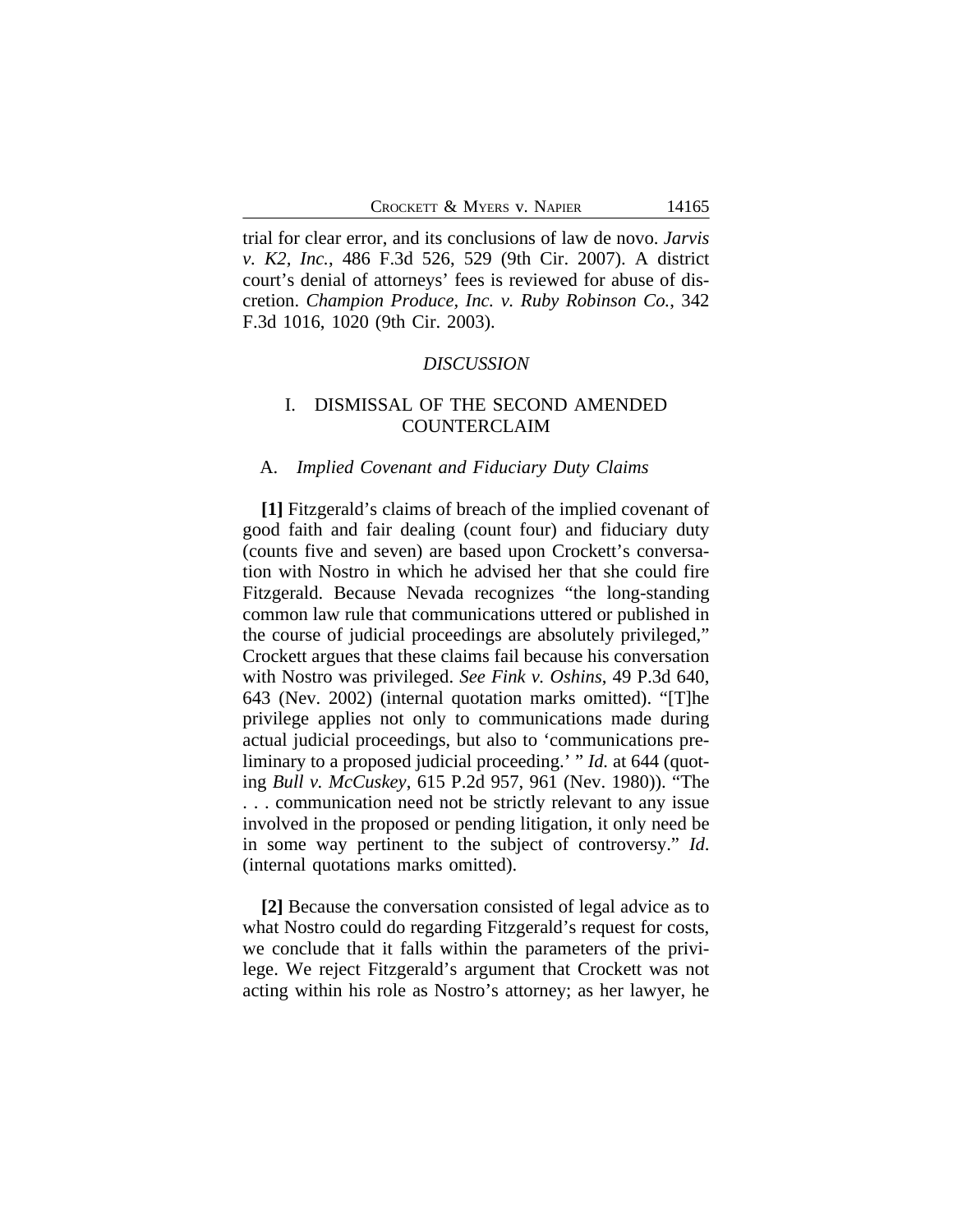had a duty to communicate with her, respond to her questions, and inform her of her legal options.

Fitzgerald points out that Nevada has never applied the privilege to bar these types of claims. Because Nevada has not addressed this particular issue, we use our best judgment to predict how the Nevada Supreme Court would resolve it "using intermediate appellate court decisions, decisions from other jurisdictions, statutes, treatises, and restatements as guidance." *Strother v. S. Cal. Permanente Med. Group*, 79 F.3d 859, 865 (9th Cir. 1996) (internal quotation marks omitted).

We are persuaded that the Nevada courts would apply the privilege to the communication at issue. First, privileging Crockett's legal advice advances the Nevada policy of granting "officers of the court the utmost freedom in their efforts to obtain justice for their clients." *Fink*, 49 P.3d at 643 (internal quotation marks omitted). We agree with the district court that it is in the public interest that attorneys speak freely with their clients, even if attorneys occasionally abuse the privilege. Second, Nevada courts have indicated that the scope of the privilege is "quite broad," and that it should be applied "liberally." *Id.* at 644; *see also Clark County Sch. Dist. v. Virtual Educ. Software, Inc.*, \_\_\_ P.3d \_\_\_, 2009 WL 2414820 (Nev. Aug. 6, 2009) (extending the absolute privilege to defamatory communications made by nonlawyers in anticipation of a judicial proceeding). Finally, "[w]here Nevada law is lacking, its courts have looked to the law of other jurisdictions, particularly California, for guidance." *Mort v. United States*, 86 F.3d 890, 893 (9th Cir. 1997). California law supports applying the privilege here. *See Pac. Gas & Elec. Co. v. Bear Stearns & Co.*, 791 P.2d 587, 594-95 (Cal. 1990) (privilege applies to any action except one for malicious prosecution).

**[3]** Because the communication was privileged, we affirm the dismissal of these claims.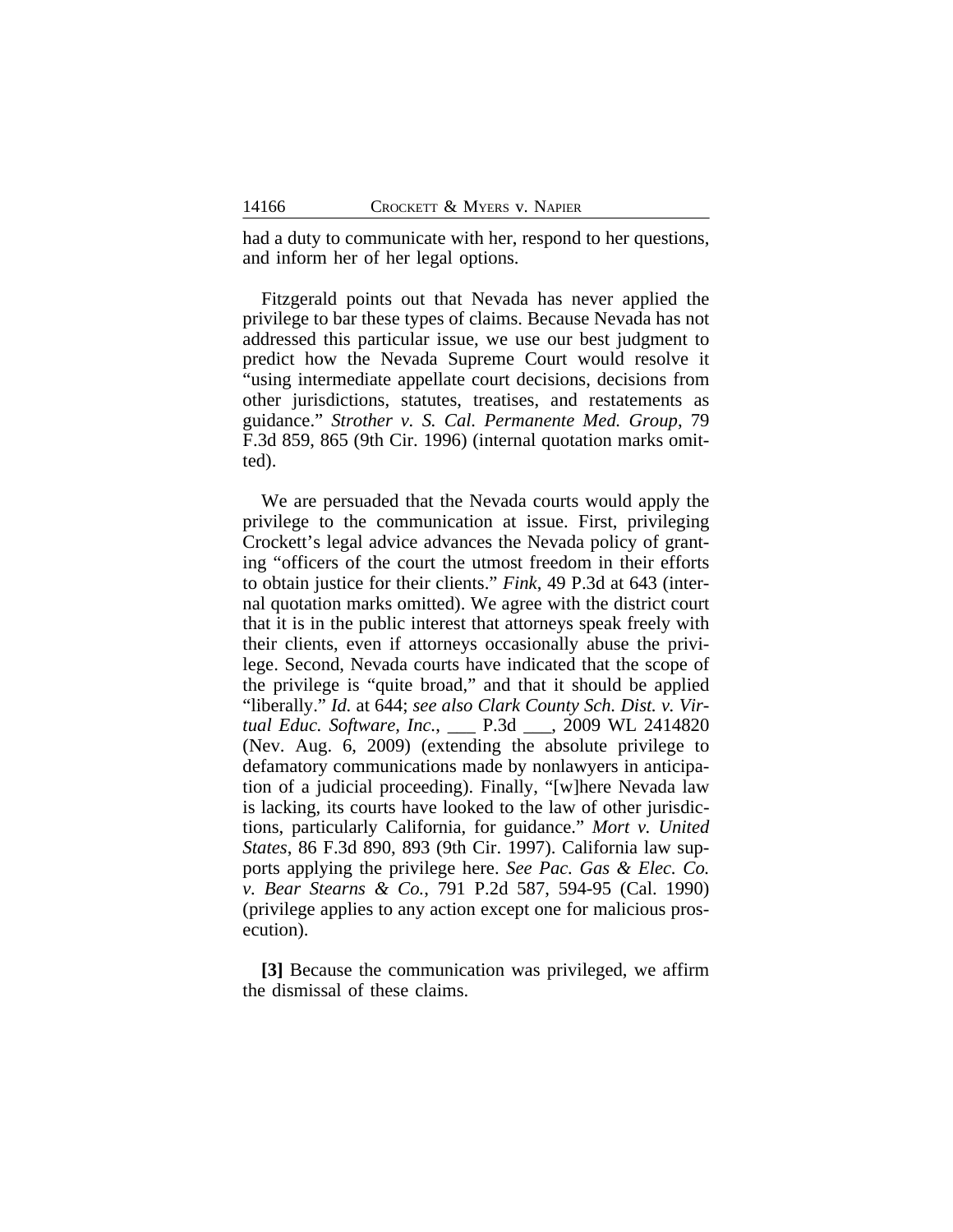#### B. *Breach of the Written Retainer Agreement*

Next, Fitzgerald alleges that Crockett violated the Retainer Agreement by failing to include Fitzgerald in the discussion with Nostro regarding costs.

**[4]** To determine whether the contract was breached, we must turn to the language of the Retainer Agreement, which was incorporated into the SAC. *See Sandy Valley Assocs. v. Sky Ranch Estate Owners Ass'n*, 35 P.3d 964, 967 (Nev. 2001) (per curiam), *receded from on different grounds by Horgan v. Felton*, 170 P.3d 982, 988 (Nev. 2007) ("When a contract is clear on its face, it will be construed from the written language and enforced as written."). Although the Retainer Agreement required the attorneys to jointly "determine" costs, it did not require that any and all *communications* with the client regarding costs include both attorneys. There is no specific provision requiring joint communications, nor can the explicit language be interpreted to so require.

**[5]** Fitzgerald's own behavior confirms our reading of the Retainer Agreement and what the parties understood it to require. The SAC alleges that Nostro called Crockett because Fitzgerald had earlier "request[ed] that Mrs. Nostro pay her share of the costs." Fitzgerald did not include Crockett on this earlier call, thus violating Fitzgerald's own interpretation of the Retainer Agreement. Accordingly, we affirm the dismissal of this claim.

#### C. *Breach of the Oral Referral Agreement*

Finally, Fitzgerald argues that the district court erred in dismissing his claim for breach of the oral Referral Agreement. In the SAC, Fitzgerald alleged that he and Crockett "entered into a[n] oral contract" whereby Crockett agreed to give Fitzgerald 50% of the attorneys' fees for referring the case. Fitzgerald argues that Crockett breached the agreement by failing to forward him his share of the fees.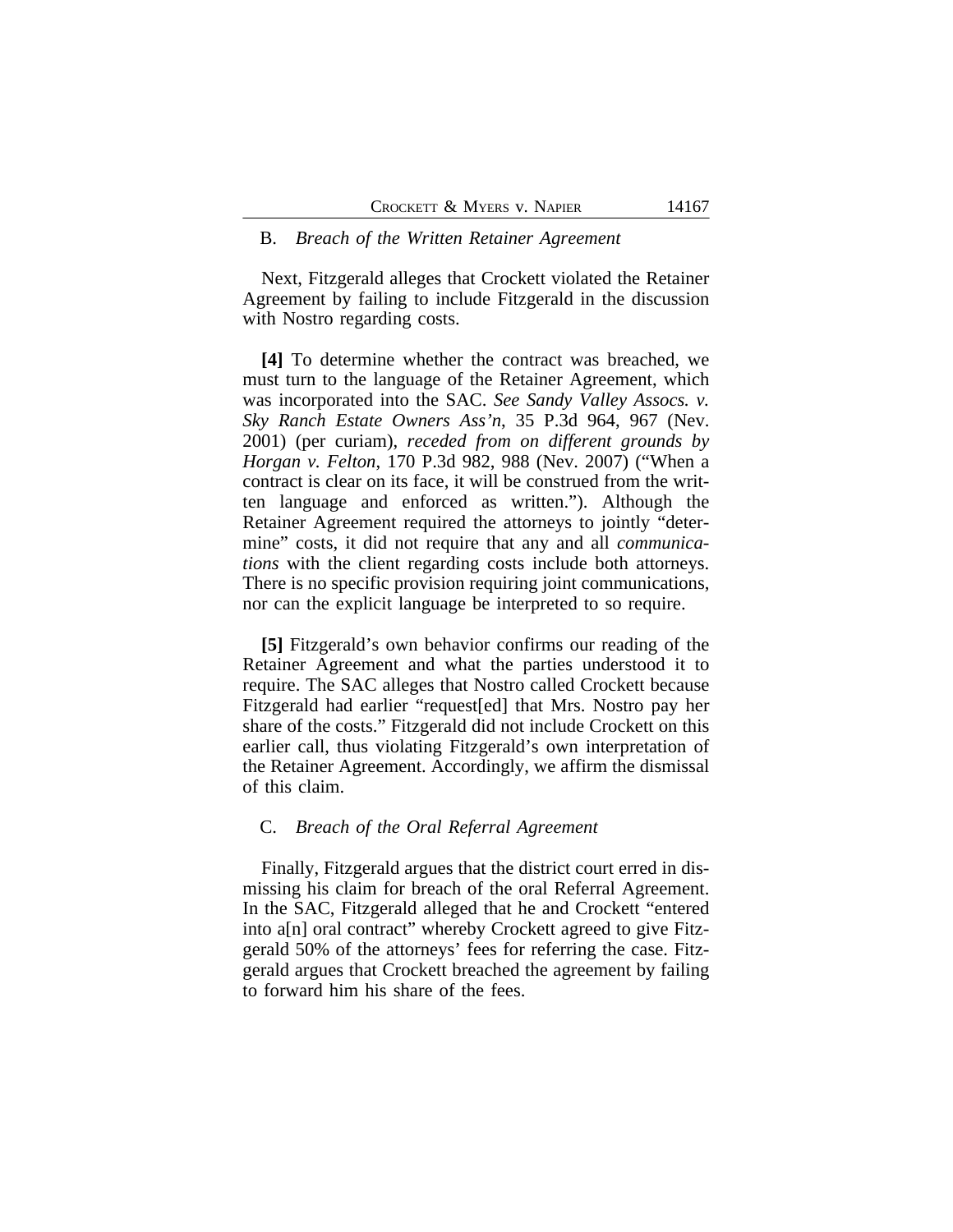Resolution of this claim requires us to examine closely alternative theories of contractual liability. In his brief, Fitzgerald argues that the written Retainer Agreement was consistent with the oral Referral Agreement and that the parol evidence rule does not bar him from introducing the latter to explain ambiguities in the former. Although we agree with the general principle that "parol evidence is admissible in order to resolve ambiguities in a written instrument," *Lowden Inv. Co. v. Gen. Elec. Credit Co.*, 741 P.2d 806, 809 (Nev. 1987), we disagree with the parties' contention that the rule is applicable here. Fitzgerald's reference to the oral Referral Agreement in the SAC was not made to supplement or explain the written Retainer Agreement. Instead, Fitzgerald alleged that Crockett breached a *separate and independent oral* contract. To the extent that Fitzgerald now claims that the written contract also embodied a provision calling for the equal division of fees on account of the referral, that argument fails because he did not allege a breach of the *written* Retainer Agreement on those grounds in the SAC; he alleged only a breach of the *oral* contract. We therefore need not determine whether the written Retainer Agreement was, in fact, ambiguous.

**[6]** To the extent that Fitzgerald alleges that Crockett breached a separate and independent oral contract, this claim must also fail because Fitzgerald has waived it. In his brief, Fitzgerald conceded that he "saw the Retainer Agreement as confirming the oral referral fee" and that "the oral referral fee agreement was embodied in the written Retainer Agreement." *See Hilao v. Estate of Marcos*, 393 F.3d 987, 993 (9th Cir. 2004) ("A party . . . is bound by concessions made in its brief."). Fitzgerald himself agrees that the oral agreement was not a separate contract. Because he now admits that there was no separate contract, this claim fails on its face.

#### II. AWARD OF QUANTUM MERUIT COMPENSATION

Fitzgerald also appeals the district court's award of quantum meruit compensation. We find that the district court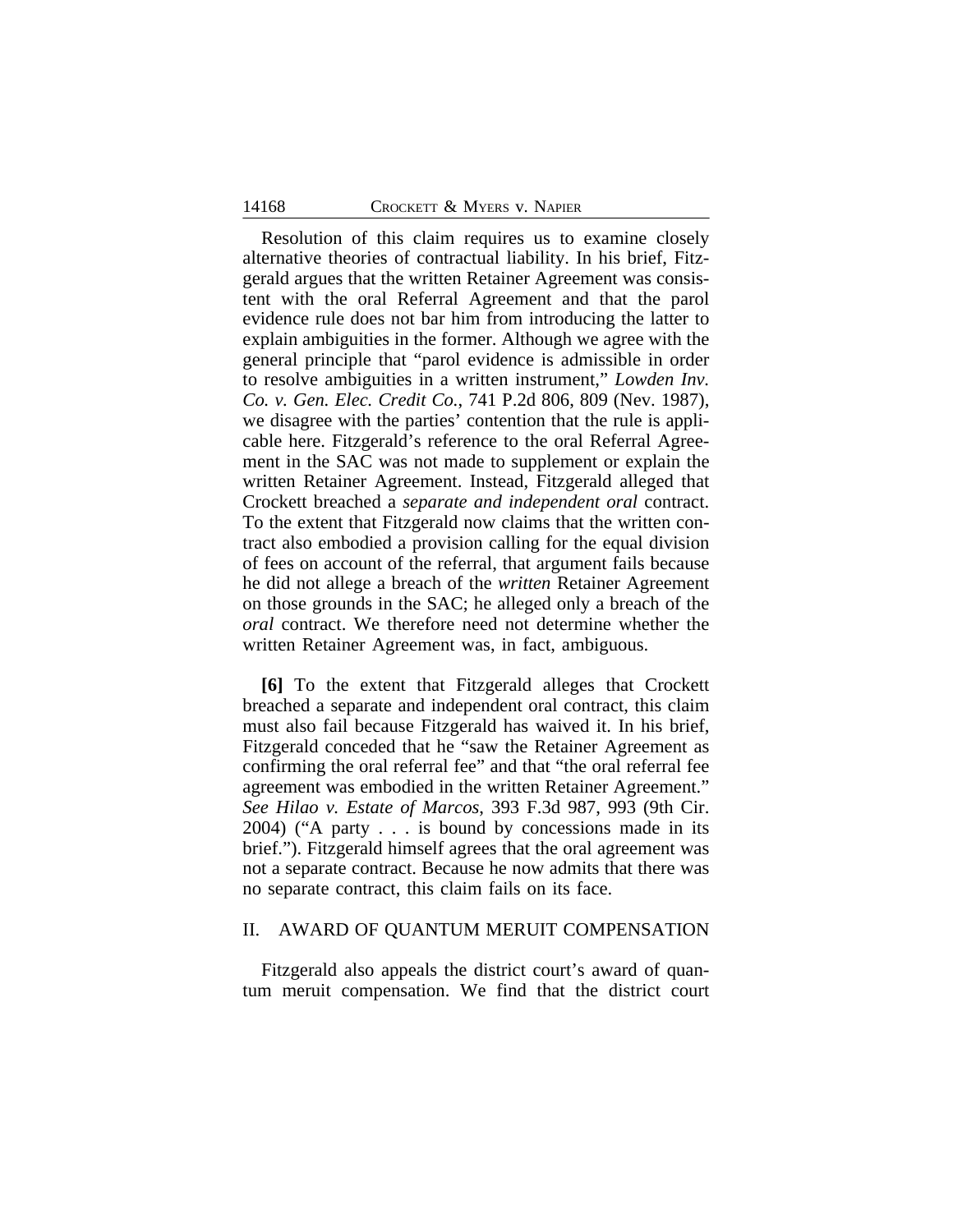clearly erred in failing to account for the value of the referral to Crockett.

**[7]** "The basis of recovery on quantum meruit . . . is that a party has received from another a benefit which is unjust for him to retain without paying for it." *Thompson v. Herrmann*, 530 P.2d 1183, 1186 (Nev. 1975). Accordingly, "the proper measure of damages under a *quantum meruit* theory of recovery is the reasonable value of the services." *Flamingo Realty, Inc. v. Midwest Dev., Inc.*, 879 P.2d 69, 71 (Nev. 1994) (internal quotation marks and alteration omitted).

**[8]** We reject Fitzgerald's argument that he was entitled to 50% of the fees as contemplated by the Retainer Agreement. Although a court may consider the contract price, the originally agreed upon fee "cannot be held to be the controlling or dominant consideration" in an action under quantum meruit. *Gordon v. Stewart*, 324 P.2d 234, 236 (Nev. 1958). "Quantum meruit contemplates that the true reasonable value is to be substituted for the agreed terms." *Id.* Because Fitzgerald was terminated over a year before the case ultimately settled, the district court properly departed from the original contract price.

**[9]** Although the district court recognized that Nostro benefitted from Fitzgerald's careful selection of a local attorney well-versed in Nevada medical malpractice law, it failed to account for the value, in and of itself, of the referral. Instead, it focused solely on the value of the reduced contingency fee, calculating the fee as a percentage of the fee savings. We agree that the reduction conferred a benefit upon Nostro. The district court, however, erred in failing to account for the "reasonable value" to Crockett of the referral itself, apart from the fee reduction. Accordingly, we vacate the lower court's order and remand for a recalculation of the award. We further note that a court may also consider "established customs" when calculating an award under quantum meruit. *See, e.g.*, *Asphalt*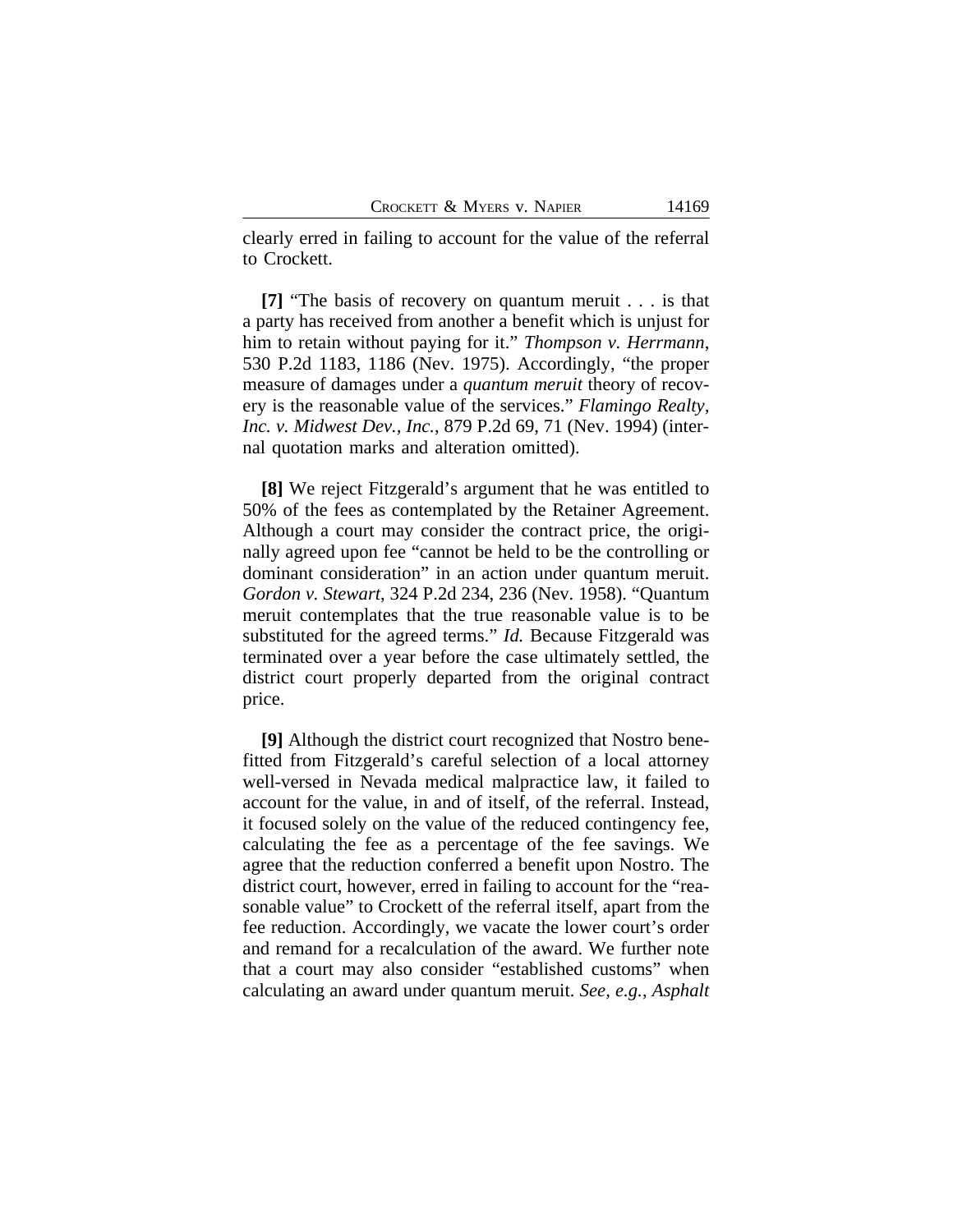*Prods. Corp. v. All Star Ready Mix, Inc.*, 898 P.2d 699, 701 (Nev. 1995) (per curiam); *Flamingo*, 879 P.2d at 71.

### III. DENIAL OF CROCKETT'S ATTORNEYS' FEES

**[10]** Under Nevada law, "a defendant shall be awarded reasonable attorneys' fees incurred from the time of an offer of judgment if the plaintiff rejects it and fails to receive a more favorable result." *MRO Commc'ns, Inc. v. Am. Tel. & Tel. Co.*, 197 F.3d 1276, 1281 (9th Cir. 1999). Because Fitzgerald rejected Crockett's offer of judgment and ultimately recovered less than was offered, Crockett moved for both fees and costs.

**[11]** The quantum meruit award of attorneys' fees, however, is discretionary. *See* Nev. Rev. Stat. § 17.115(4)(d)(3); Nev. R. Civ. P. 68(f)(2); *Chavez v. Sievers*, 43 P.3d 1022, 1027 (Nev. 2002). The Nevada Supreme Court has held that:

In exercising its discretion regarding the allowance of fees and costs under NRCP 68, the trial court must carefully evaluate the following factors: (1) whether the plaintiff's claim was brought in good faith; (2) whether the defendants' offer of judgment was reasonable and in good faith in both its timing and amount; (3) whether the plaintiff's decision to reject the offer and proceed to trial was grossly unreasonable or in bad faith; and (4) whether the fees sought by the offeror are reasonable and justified in amount.

*Beattie v. Thomas*, 668 P.2d 268, 274 (Nev. 1983) (internal citations omitted).

**[12]** Crockett argues that the district court abused its discretion when it denied his request for fees. The record, however, reflects that the district court considered the four *Beattie* factors. Given the complexity of the claims, the novelty of the